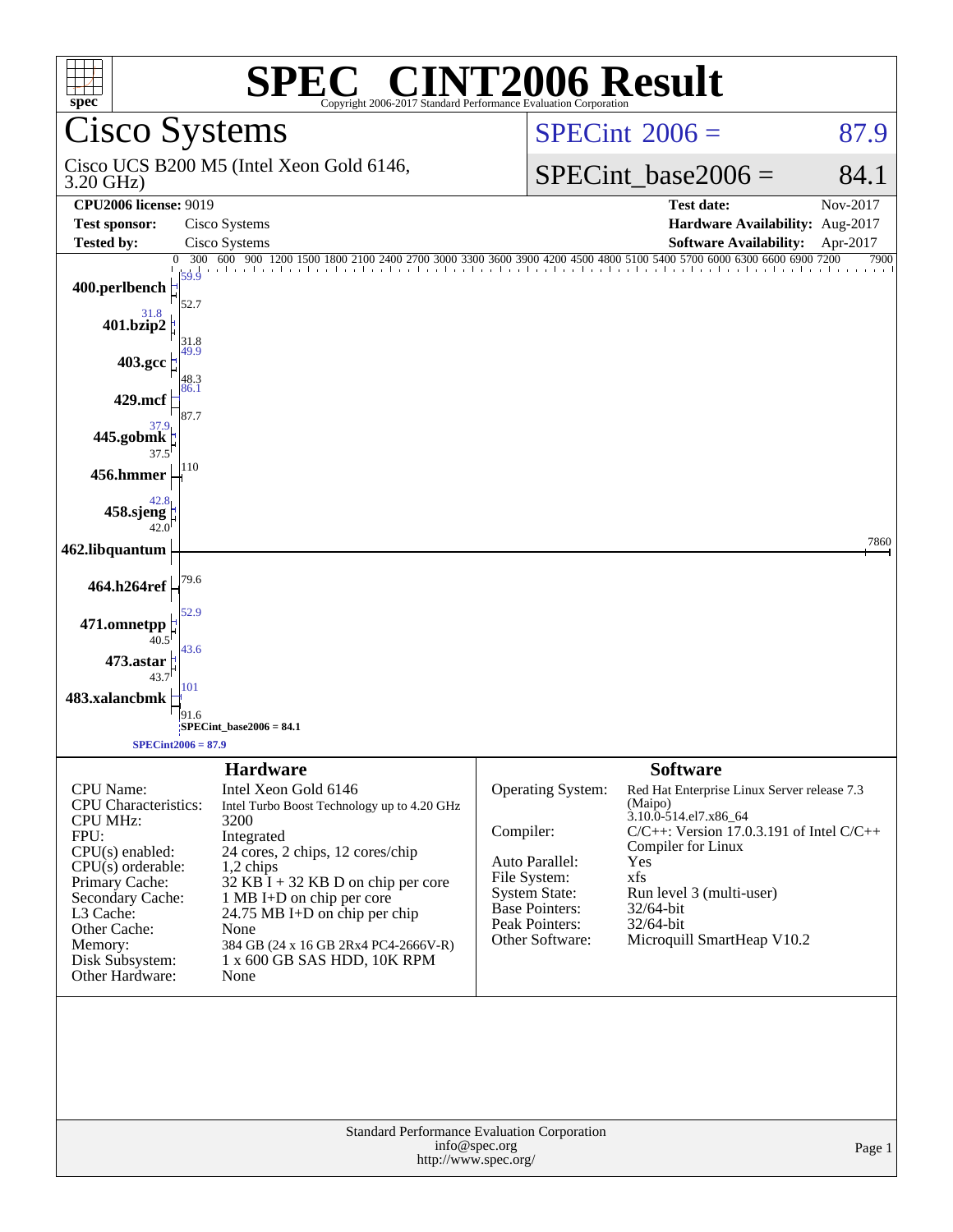

# Cisco Systems

3.20 GHz) Cisco UCS B200 M5 (Intel Xeon Gold 6146,

**[Tested by:](http://www.spec.org/auto/cpu2006/Docs/result-fields.html#Testedby)** Cisco Systems **[Software Availability:](http://www.spec.org/auto/cpu2006/Docs/result-fields.html#SoftwareAvailability)** Apr-2017

### $SPECint2006 = 87.9$  $SPECint2006 = 87.9$

#### SPECint base2006 =  $84.1$

**[CPU2006 license:](http://www.spec.org/auto/cpu2006/Docs/result-fields.html#CPU2006license)** 9019 **[Test date:](http://www.spec.org/auto/cpu2006/Docs/result-fields.html#Testdate)** Nov-2017 **[Test sponsor:](http://www.spec.org/auto/cpu2006/Docs/result-fields.html#Testsponsor)** Cisco Systems **[Hardware Availability:](http://www.spec.org/auto/cpu2006/Docs/result-fields.html#HardwareAvailability)** Aug-2017

#### **[Results Table](http://www.spec.org/auto/cpu2006/Docs/result-fields.html#ResultsTable)**

|                   | <b>Base</b>                                                                                              |              |                |       |                |       |                | <b>Peak</b>  |                |              |                |              |  |
|-------------------|----------------------------------------------------------------------------------------------------------|--------------|----------------|-------|----------------|-------|----------------|--------------|----------------|--------------|----------------|--------------|--|
| <b>Benchmark</b>  | <b>Seconds</b>                                                                                           | <b>Ratio</b> | <b>Seconds</b> | Ratio | <b>Seconds</b> | Ratio | <b>Seconds</b> | <b>Ratio</b> | <b>Seconds</b> | <b>Ratio</b> | <b>Seconds</b> | <b>Ratio</b> |  |
| $ 400$ .perlbench | 185                                                                                                      | 53.0         | 186            | 52.6  | 186            | 52.7  | 163            | 59.9         | 163            | 59.9         | 163            | <u>59.9</u>  |  |
| 401.bzip2         | 303                                                                                                      | 31.8         | 303            | 31.8  | 303            | 31.8  | 303            | 31.8         | 304            | 31.8         | <b>303</b>     | 31.8         |  |
| $403.\text{gcc}$  | 168                                                                                                      | 47.9         | 167            | 48.3  | 166            | 48.4  | 161            | 49.9         | 161            | 49.9         | 161            | <u>49.9</u>  |  |
| $429$ mcf         | 104                                                                                                      | 87.7         | 104            | 87.9  | 105            | 86.4  | 107            | 85.2         | 105            | 86.6         | <b>106</b>     | 86.1         |  |
| $445$ .gobmk      | 280                                                                                                      | 37.5         | 279            | 37.6  | 280            | 37.5  | 277            | 37.9         | 277            | 37.9         | 277            | 37.8         |  |
| $456.$ hmmer      | 84.8                                                                                                     | 110          | 85.1           | 110   | 85.0           | 110   | 84.8           | 110          | 85.1           | 110          | 85.0           | 110          |  |
| $458$ .sjeng      | 288                                                                                                      | 42.0         | 288            | 42.0  | 288            | 42.0  | 283            | 42.8         | 283            | 42.8         | 283            | 42.8         |  |
| 462.libquantum    | 2.73                                                                                                     | 7600         | 2.63           | 7870  | 2.64           | 7860  | 2.73           | 7600         | 2.63           | 7870         | 2.64           | 7860         |  |
| 464.h264ref       | 280                                                                                                      | 79.1         | 278            | 79.6  | 278            | 79.6  | 280            | 79.1         | 278            | 79.6         | 278            | 79.6         |  |
| $ 471$ .omnetpp   | 154                                                                                                      | 40.5         | 156            | 40.1  | 154            | 40.7  | 119            | 52.7         | 118            | 53.2         | <b>118</b>     | 52.9         |  |
| $473$ . astar     | 161                                                                                                      | 43.7         | 161            | 43.7  | 161            | 43.7  | 161            | 43.6         | 161            | 43.5         | 161            | 43.6         |  |
| 483.xalancbmk     | 75.3                                                                                                     | 91.6         | 74.5           | 92.6  | 75.9           | 90.9  | 68.7           | 100          | 68.5           | 101          | 68.3           | 101          |  |
|                   | Results appear in the order in which they were run. Bold underlined text indicates a median measurement. |              |                |       |                |       |                |              |                |              |                |              |  |

#### **[Submit Notes](http://www.spec.org/auto/cpu2006/Docs/result-fields.html#SubmitNotes)**

The config file option 'submit' was used.

#### **[Operating System Notes](http://www.spec.org/auto/cpu2006/Docs/result-fields.html#OperatingSystemNotes)**

Stack size set to unlimited using "ulimit -s unlimited"

#### **[Platform Notes](http://www.spec.org/auto/cpu2006/Docs/result-fields.html#PlatformNotes)**

BIOS Settings: Intel HyperThreading Technology set to Disabled CPU performance set to Enterprise Power Performance Tuning set to OS SNC set to Disabled IMC Interleaving set to Auto Patrol Scrub set to Disabled Sysinfo program /opt/cpu2006-1.2/config/sysinfo.rev6993 Revision 6993 of 2015-11-06 (b5e8d4b4eb51ed28d7f98696cbe290c1) running on localhost.localdomain Tue Nov 7 04:02:52 2017 This section contains SUT (System Under Test) info as seen by some common utilities. To remove or add to this section, see: <http://www.spec.org/cpu2006/Docs/config.html#sysinfo> From /proc/cpuinfo model name : Intel(R) Xeon(R) Gold 6146 CPU @ 3.20GHz

 2 "physical id"s (chips) 24 "processors"

Continued on next page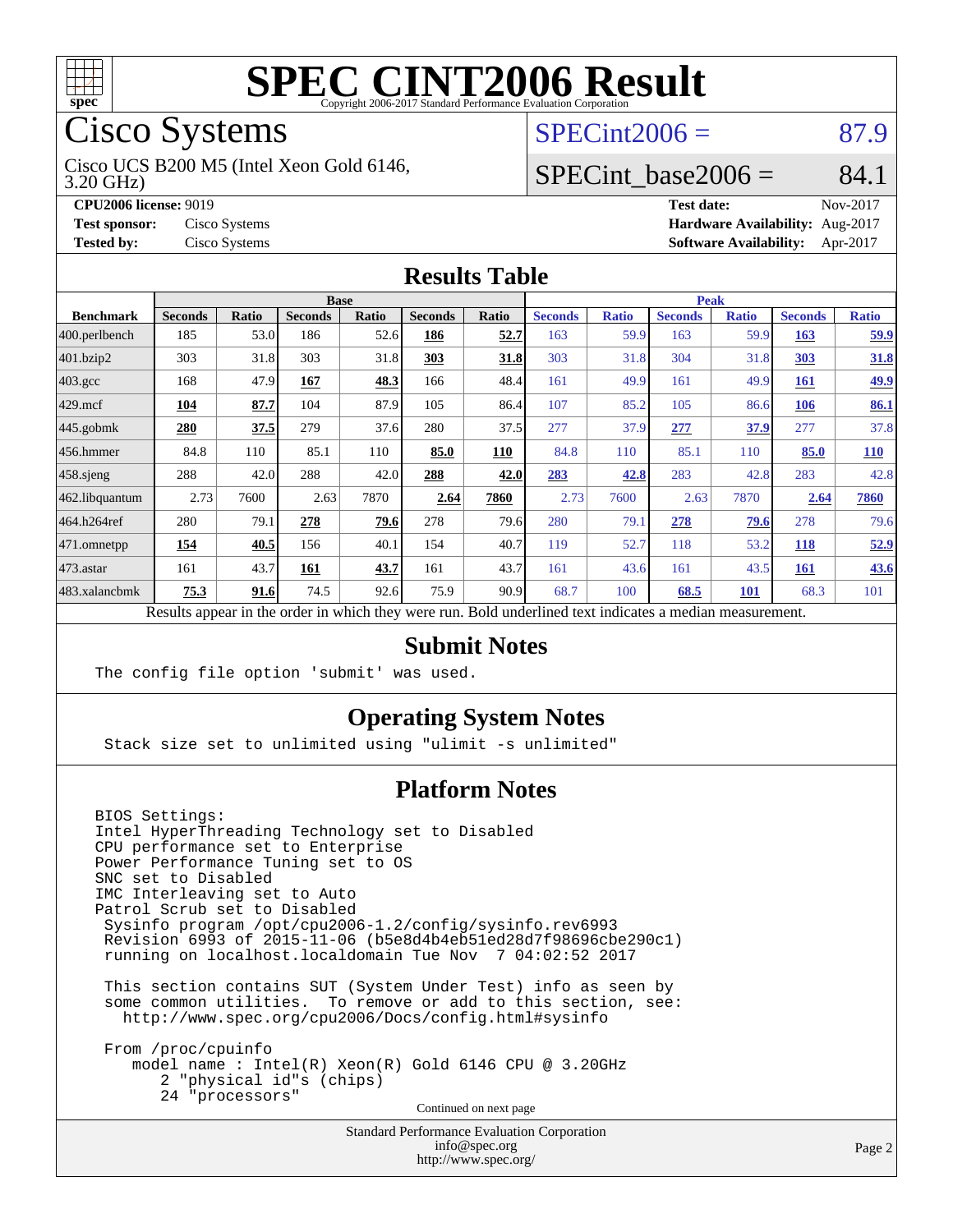

Cisco Systems

 $SPECint2006 = 87.9$  $SPECint2006 = 87.9$ 

3.20 GHz) Cisco UCS B200 M5 (Intel Xeon Gold 6146,

SPECint base2006 =  $84.1$ 

**[Test sponsor:](http://www.spec.org/auto/cpu2006/Docs/result-fields.html#Testsponsor)** Cisco Systems **[Hardware Availability:](http://www.spec.org/auto/cpu2006/Docs/result-fields.html#HardwareAvailability)** Aug-2017

**[CPU2006 license:](http://www.spec.org/auto/cpu2006/Docs/result-fields.html#CPU2006license)** 9019 **[Test date:](http://www.spec.org/auto/cpu2006/Docs/result-fields.html#Testdate)** Nov-2017 **[Tested by:](http://www.spec.org/auto/cpu2006/Docs/result-fields.html#Testedby)** Cisco Systems **[Software Availability:](http://www.spec.org/auto/cpu2006/Docs/result-fields.html#SoftwareAvailability)** Apr-2017

#### **[Platform Notes \(Continued\)](http://www.spec.org/auto/cpu2006/Docs/result-fields.html#PlatformNotes)**

Standard Performance Evaluation Corporation [info@spec.org](mailto:info@spec.org) <http://www.spec.org/> Page 3 cores, siblings (Caution: counting these is hw and system dependent. The following excerpts from /proc/cpuinfo might not be reliable. Use with caution.) cpu cores : 12 siblings : 12 physical 0: cores 0 1 2 3 4 8 9 11 17 18 19 20 physical 1: cores 0 1 2 3 4 9 10 16 18 19 25 26 cache size : 25344 KB From /proc/meminfo<br>MemTotal: 394670220 kB HugePages\_Total: 0 Hugepagesize: 2048 kB From /etc/\*release\* /etc/\*version\* os-release: NAME="Red Hat Enterprise Linux Server" VERSION="7.3 (Maipo)" ID="rhel" ID\_LIKE="fedora" VERSION\_ID="7.3" PRETTY\_NAME="Red Hat Enterprise Linux Server 7.3 (Maipo)" ANSI\_COLOR="0;31" CPE\_NAME="cpe:/o:redhat:enterprise\_linux:7.3:GA:server" redhat-release: Red Hat Enterprise Linux Server release 7.3 (Maipo) system-release: Red Hat Enterprise Linux Server release 7.3 (Maipo) system-release-cpe: cpe:/o:redhat:enterprise\_linux:7.3:ga:server uname -a: Linux localhost.localdomain 3.10.0-514.el7.x86\_64 #1 SMP Wed Oct 19 11:24:13 EDT 2016 x86\_64 x86\_64 x86\_64 GNU/Linux run-level 3 Jan 3 05:56 SPEC is set to: /opt/cpu2006-1.2 Filesystem Type Size Used Avail Use% Mounted on<br>/dev/sdb2 xfs 549G 12G 538G 3% / /dev/sdb2 xfs 549G 12G 538G 3% / Additional information from dmidecode: Warning: Use caution when you interpret this section. The 'dmidecode' program reads system data which is "intended to allow hardware to be accurately determined", but the intent may not be met, as there are frequent changes to hardware, firmware, and the "DMTF SMBIOS" standard. BIOS Cisco Systems, Inc. B200M5.3.2.1d.5.0727171353 07/27/2017Cisco Systems, Inc. B200M5.3.2.1d.5.0727171353 07/27/2017 Memory: 48x 0xCE00 M393A2G40EB2-CTD 16 GB 2 rank 2666 MHz (End of data from sysinfo program) The correct amount of Memory installed is 384 GB (24 x 16 GB) and the dmidecode is reporting invalid number of DIMMs installed Continued on next page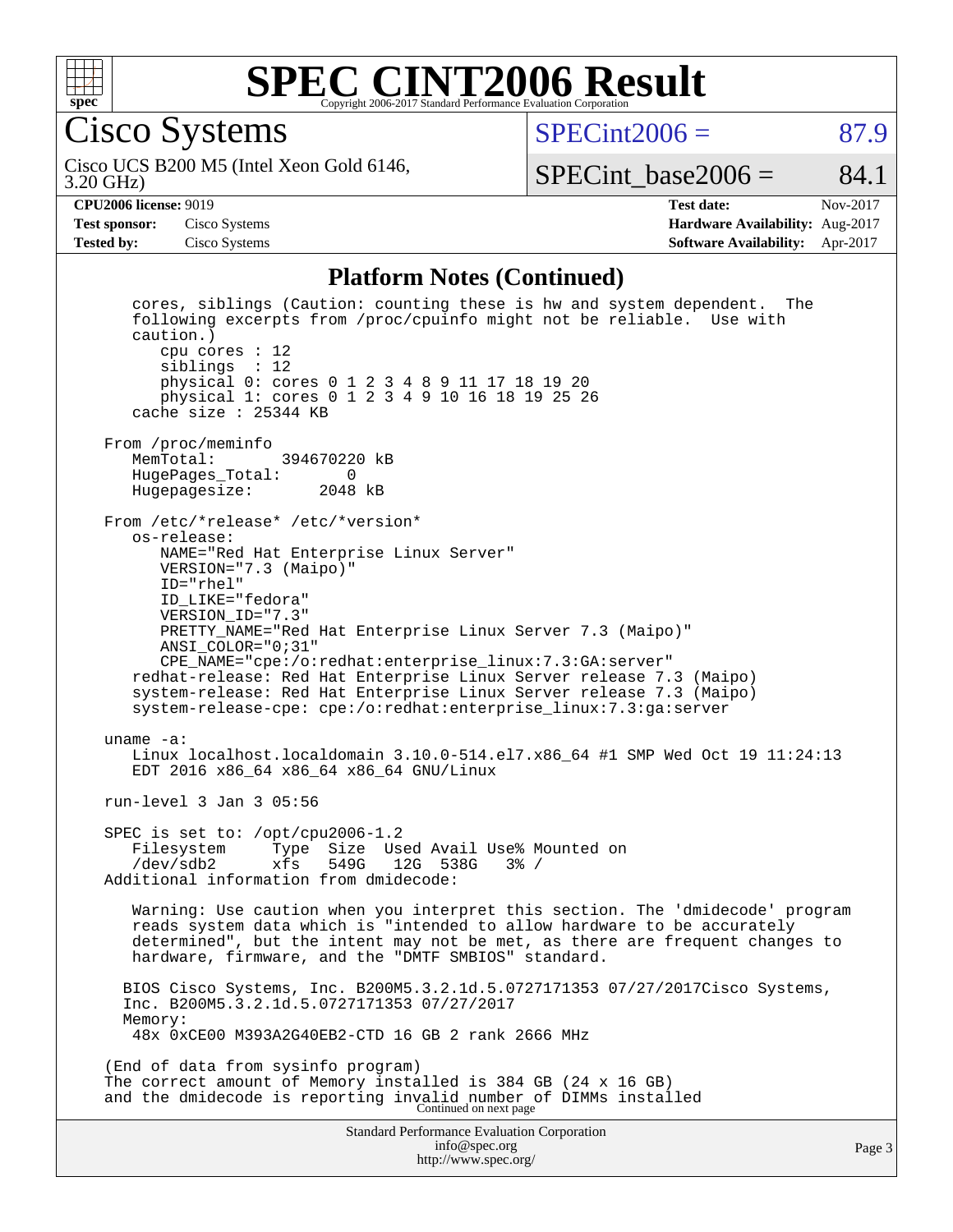

Cisco Systems

 $SPECint2006 = 87.9$  $SPECint2006 = 87.9$ 

3.20 GHz) Cisco UCS B200 M5 (Intel Xeon Gold 6146,

SPECint base2006 =  $84.1$ 

**[CPU2006 license:](http://www.spec.org/auto/cpu2006/Docs/result-fields.html#CPU2006license)** 9019 **[Test date:](http://www.spec.org/auto/cpu2006/Docs/result-fields.html#Testdate)** Nov-2017 **[Test sponsor:](http://www.spec.org/auto/cpu2006/Docs/result-fields.html#Testsponsor)** Cisco Systems **[Hardware Availability:](http://www.spec.org/auto/cpu2006/Docs/result-fields.html#HardwareAvailability)** Aug-2017 **[Tested by:](http://www.spec.org/auto/cpu2006/Docs/result-fields.html#Testedby)** Cisco Systems **[Software Availability:](http://www.spec.org/auto/cpu2006/Docs/result-fields.html#SoftwareAvailability)** Apr-2017

#### **[Platform Notes \(Continued\)](http://www.spec.org/auto/cpu2006/Docs/result-fields.html#PlatformNotes)**

 Installed Memory: 24x 0xCE00 M393A2G40EB2-CTD 16 GB 2 rank 2666 MHz

#### **[General Notes](http://www.spec.org/auto/cpu2006/Docs/result-fields.html#GeneralNotes)**

Environment variables set by runspec before the start of the run: KMP\_AFFINITY = "granularity=fine,compact" LD\_LIBRARY\_PATH = "/opt/cpu2006-1.2/lib/ia32:/opt/cpu2006-1.2/lib/intel64:/opt/cpu2006-1.2/sh10.2" OMP\_NUM\_THREADS = "24"

 Binaries compiled on a system with 1x Intel Core i7-4790 CPU + 32GB RAM memory using Redhat Enterprise Linux 7.2 Transparent Huge Pages enabled with: echo always > /sys/kernel/mm/transparent\_hugepage/enabled

### **[Base Compiler Invocation](http://www.spec.org/auto/cpu2006/Docs/result-fields.html#BaseCompilerInvocation)**

[C benchmarks](http://www.spec.org/auto/cpu2006/Docs/result-fields.html#Cbenchmarks): [icc -m64](http://www.spec.org/cpu2006/results/res2017q4/cpu2006-20171114-50707.flags.html#user_CCbase_intel_icc_64bit_bda6cc9af1fdbb0edc3795bac97ada53)

[C++ benchmarks:](http://www.spec.org/auto/cpu2006/Docs/result-fields.html#CXXbenchmarks) [icpc -m64](http://www.spec.org/cpu2006/results/res2017q4/cpu2006-20171114-50707.flags.html#user_CXXbase_intel_icpc_64bit_fc66a5337ce925472a5c54ad6a0de310)

### **[Base Portability Flags](http://www.spec.org/auto/cpu2006/Docs/result-fields.html#BasePortabilityFlags)**

 400.perlbench: [-DSPEC\\_CPU\\_LP64](http://www.spec.org/cpu2006/results/res2017q4/cpu2006-20171114-50707.flags.html#b400.perlbench_basePORTABILITY_DSPEC_CPU_LP64) [-DSPEC\\_CPU\\_LINUX\\_X64](http://www.spec.org/cpu2006/results/res2017q4/cpu2006-20171114-50707.flags.html#b400.perlbench_baseCPORTABILITY_DSPEC_CPU_LINUX_X64) 401.bzip2: [-DSPEC\\_CPU\\_LP64](http://www.spec.org/cpu2006/results/res2017q4/cpu2006-20171114-50707.flags.html#suite_basePORTABILITY401_bzip2_DSPEC_CPU_LP64) 403.gcc: [-DSPEC\\_CPU\\_LP64](http://www.spec.org/cpu2006/results/res2017q4/cpu2006-20171114-50707.flags.html#suite_basePORTABILITY403_gcc_DSPEC_CPU_LP64) 429.mcf: [-DSPEC\\_CPU\\_LP64](http://www.spec.org/cpu2006/results/res2017q4/cpu2006-20171114-50707.flags.html#suite_basePORTABILITY429_mcf_DSPEC_CPU_LP64) 445.gobmk: [-DSPEC\\_CPU\\_LP64](http://www.spec.org/cpu2006/results/res2017q4/cpu2006-20171114-50707.flags.html#suite_basePORTABILITY445_gobmk_DSPEC_CPU_LP64) 456.hmmer: [-DSPEC\\_CPU\\_LP64](http://www.spec.org/cpu2006/results/res2017q4/cpu2006-20171114-50707.flags.html#suite_basePORTABILITY456_hmmer_DSPEC_CPU_LP64) 458.sjeng: [-DSPEC\\_CPU\\_LP64](http://www.spec.org/cpu2006/results/res2017q4/cpu2006-20171114-50707.flags.html#suite_basePORTABILITY458_sjeng_DSPEC_CPU_LP64) 462.libquantum: [-DSPEC\\_CPU\\_LP64](http://www.spec.org/cpu2006/results/res2017q4/cpu2006-20171114-50707.flags.html#suite_basePORTABILITY462_libquantum_DSPEC_CPU_LP64) [-DSPEC\\_CPU\\_LINUX](http://www.spec.org/cpu2006/results/res2017q4/cpu2006-20171114-50707.flags.html#b462.libquantum_baseCPORTABILITY_DSPEC_CPU_LINUX) 464.h264ref: [-DSPEC\\_CPU\\_LP64](http://www.spec.org/cpu2006/results/res2017q4/cpu2006-20171114-50707.flags.html#suite_basePORTABILITY464_h264ref_DSPEC_CPU_LP64) 471.omnetpp: [-DSPEC\\_CPU\\_LP64](http://www.spec.org/cpu2006/results/res2017q4/cpu2006-20171114-50707.flags.html#suite_basePORTABILITY471_omnetpp_DSPEC_CPU_LP64) 473.astar: [-DSPEC\\_CPU\\_LP64](http://www.spec.org/cpu2006/results/res2017q4/cpu2006-20171114-50707.flags.html#suite_basePORTABILITY473_astar_DSPEC_CPU_LP64) 483.xalancbmk: [-DSPEC\\_CPU\\_LP64](http://www.spec.org/cpu2006/results/res2017q4/cpu2006-20171114-50707.flags.html#suite_basePORTABILITY483_xalancbmk_DSPEC_CPU_LP64) [-DSPEC\\_CPU\\_LINUX](http://www.spec.org/cpu2006/results/res2017q4/cpu2006-20171114-50707.flags.html#b483.xalancbmk_baseCXXPORTABILITY_DSPEC_CPU_LINUX)

# **[Base Optimization Flags](http://www.spec.org/auto/cpu2006/Docs/result-fields.html#BaseOptimizationFlags)**

[C benchmarks](http://www.spec.org/auto/cpu2006/Docs/result-fields.html#Cbenchmarks): [-xCORE-AVX2](http://www.spec.org/cpu2006/results/res2017q4/cpu2006-20171114-50707.flags.html#user_CCbase_f-xCORE-AVX2) [-ipo](http://www.spec.org/cpu2006/results/res2017q4/cpu2006-20171114-50707.flags.html#user_CCbase_f-ipo) [-O3](http://www.spec.org/cpu2006/results/res2017q4/cpu2006-20171114-50707.flags.html#user_CCbase_f-O3) [-no-prec-div](http://www.spec.org/cpu2006/results/res2017q4/cpu2006-20171114-50707.flags.html#user_CCbase_f-no-prec-div) [-parallel](http://www.spec.org/cpu2006/results/res2017q4/cpu2006-20171114-50707.flags.html#user_CCbase_f-parallel) [-qopt-prefetch](http://www.spec.org/cpu2006/results/res2017q4/cpu2006-20171114-50707.flags.html#user_CCbase_f-qopt-prefetch) [-auto-p32](http://www.spec.org/cpu2006/results/res2017q4/cpu2006-20171114-50707.flags.html#user_CCbase_f-auto-p32)

Continued on next page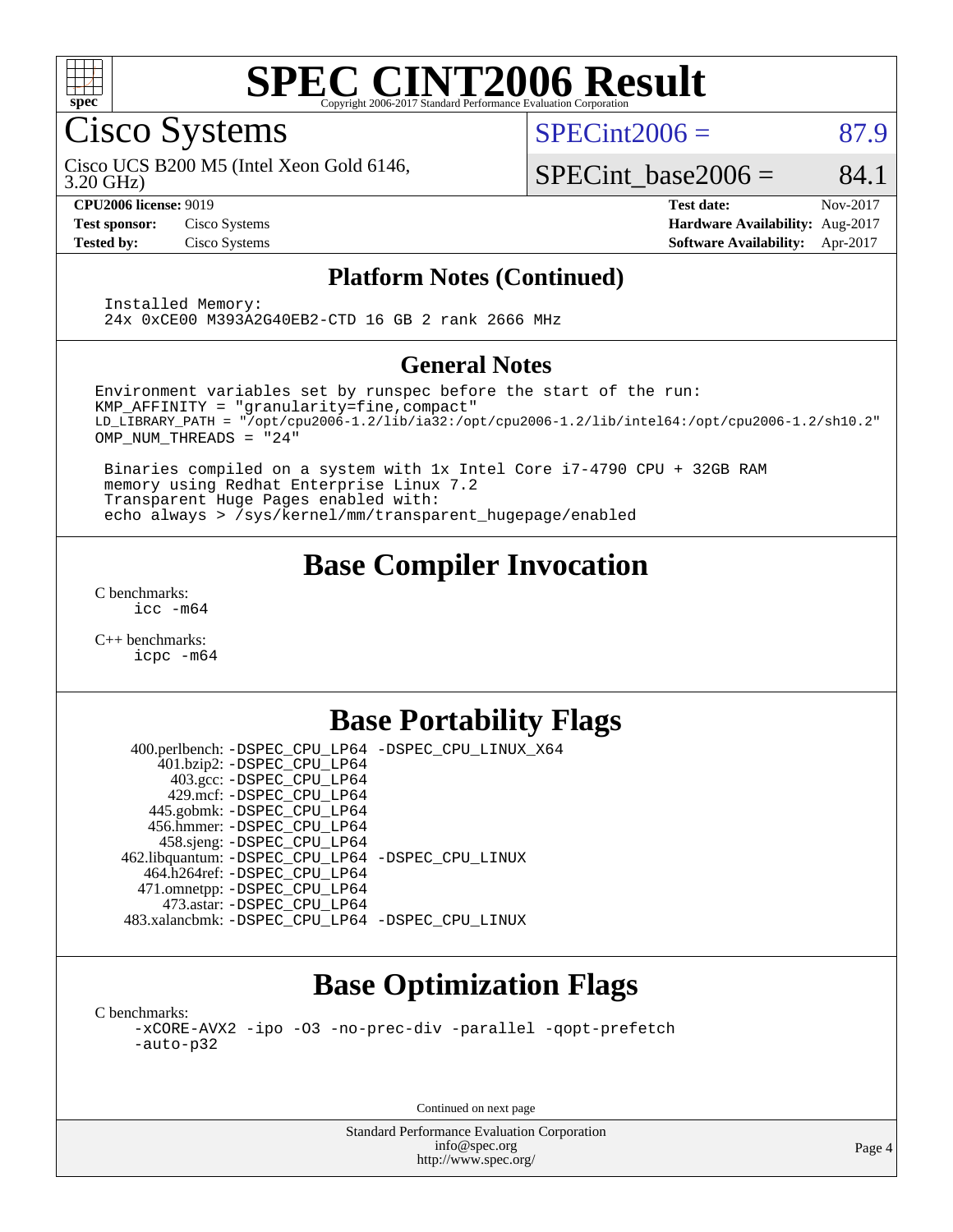

Cisco Systems

 $SPECint2006 = 87.9$  $SPECint2006 = 87.9$ 

3.20 GHz) Cisco UCS B200 M5 (Intel Xeon Gold 6146,

SPECint base2006 =  $84.1$ 

**[CPU2006 license:](http://www.spec.org/auto/cpu2006/Docs/result-fields.html#CPU2006license)** 9019 **[Test date:](http://www.spec.org/auto/cpu2006/Docs/result-fields.html#Testdate)** Nov-2017 **[Test sponsor:](http://www.spec.org/auto/cpu2006/Docs/result-fields.html#Testsponsor)** Cisco Systems **[Hardware Availability:](http://www.spec.org/auto/cpu2006/Docs/result-fields.html#HardwareAvailability)** Aug-2017 **[Tested by:](http://www.spec.org/auto/cpu2006/Docs/result-fields.html#Testedby)** Cisco Systems **[Software Availability:](http://www.spec.org/auto/cpu2006/Docs/result-fields.html#SoftwareAvailability)** Apr-2017

### **[Base Optimization Flags \(Continued\)](http://www.spec.org/auto/cpu2006/Docs/result-fields.html#BaseOptimizationFlags)**

[C++ benchmarks:](http://www.spec.org/auto/cpu2006/Docs/result-fields.html#CXXbenchmarks)

[-xCORE-AVX2](http://www.spec.org/cpu2006/results/res2017q4/cpu2006-20171114-50707.flags.html#user_CXXbase_f-xCORE-AVX2) [-ipo](http://www.spec.org/cpu2006/results/res2017q4/cpu2006-20171114-50707.flags.html#user_CXXbase_f-ipo) [-O3](http://www.spec.org/cpu2006/results/res2017q4/cpu2006-20171114-50707.flags.html#user_CXXbase_f-O3) [-no-prec-div](http://www.spec.org/cpu2006/results/res2017q4/cpu2006-20171114-50707.flags.html#user_CXXbase_f-no-prec-div) [-qopt-prefetch](http://www.spec.org/cpu2006/results/res2017q4/cpu2006-20171114-50707.flags.html#user_CXXbase_f-qopt-prefetch) [-auto-p32](http://www.spec.org/cpu2006/results/res2017q4/cpu2006-20171114-50707.flags.html#user_CXXbase_f-auto-p32) [-Wl,-z,muldefs](http://www.spec.org/cpu2006/results/res2017q4/cpu2006-20171114-50707.flags.html#user_CXXbase_link_force_multiple1_74079c344b956b9658436fd1b6dd3a8a) [-L/sh10.2 -lsmartheap64](http://www.spec.org/cpu2006/results/res2017q4/cpu2006-20171114-50707.flags.html#user_CXXbase_SmartHeap64_63911d860fc08c15fa1d5bf319b9d8d5)

#### **[Base Other Flags](http://www.spec.org/auto/cpu2006/Docs/result-fields.html#BaseOtherFlags)**

[C benchmarks](http://www.spec.org/auto/cpu2006/Docs/result-fields.html#Cbenchmarks):

403.gcc: [-Dalloca=\\_alloca](http://www.spec.org/cpu2006/results/res2017q4/cpu2006-20171114-50707.flags.html#b403.gcc_baseEXTRA_CFLAGS_Dalloca_be3056838c12de2578596ca5467af7f3)

### **[Peak Compiler Invocation](http://www.spec.org/auto/cpu2006/Docs/result-fields.html#PeakCompilerInvocation)**

[C benchmarks \(except as noted below\)](http://www.spec.org/auto/cpu2006/Docs/result-fields.html#Cbenchmarksexceptasnotedbelow):

[icc -m64](http://www.spec.org/cpu2006/results/res2017q4/cpu2006-20171114-50707.flags.html#user_CCpeak_intel_icc_64bit_bda6cc9af1fdbb0edc3795bac97ada53)

400.perlbench: [icc -m32 -L/opt/intel/compilers\\_and\\_libraries\\_2017/linux/lib/ia32](http://www.spec.org/cpu2006/results/res2017q4/cpu2006-20171114-50707.flags.html#user_peakCCLD400_perlbench_intel_icc_c29f3ff5a7ed067b11e4ec10a03f03ae)

445.gobmk: [icc -m32 -L/opt/intel/compilers\\_and\\_libraries\\_2017/linux/lib/ia32](http://www.spec.org/cpu2006/results/res2017q4/cpu2006-20171114-50707.flags.html#user_peakCCLD445_gobmk_intel_icc_c29f3ff5a7ed067b11e4ec10a03f03ae)

[C++ benchmarks \(except as noted below\):](http://www.spec.org/auto/cpu2006/Docs/result-fields.html#CXXbenchmarksexceptasnotedbelow)

[icc -m32 -L/opt/intel/compilers\\_and\\_libraries\\_2017/linux/lib/ia32](http://www.spec.org/cpu2006/results/res2017q4/cpu2006-20171114-50707.flags.html#user_CXXpeak_intel_icc_c29f3ff5a7ed067b11e4ec10a03f03ae)

473.astar: [icpc -m64](http://www.spec.org/cpu2006/results/res2017q4/cpu2006-20171114-50707.flags.html#user_peakCXXLD473_astar_intel_icpc_64bit_fc66a5337ce925472a5c54ad6a0de310)

#### **[Peak Portability Flags](http://www.spec.org/auto/cpu2006/Docs/result-fields.html#PeakPortabilityFlags)**

 400.perlbench: [-D\\_FILE\\_OFFSET\\_BITS=64](http://www.spec.org/cpu2006/results/res2017q4/cpu2006-20171114-50707.flags.html#user_peakPORTABILITY400_perlbench_file_offset_bits_64_438cf9856305ebd76870a2c6dc2689ab) [-DSPEC\\_CPU\\_LINUX\\_IA32](http://www.spec.org/cpu2006/results/res2017q4/cpu2006-20171114-50707.flags.html#b400.perlbench_peakCPORTABILITY_DSPEC_CPU_LINUX_IA32) 401.bzip2: [-DSPEC\\_CPU\\_LP64](http://www.spec.org/cpu2006/results/res2017q4/cpu2006-20171114-50707.flags.html#suite_peakPORTABILITY401_bzip2_DSPEC_CPU_LP64) 403.gcc: [-DSPEC\\_CPU\\_LP64](http://www.spec.org/cpu2006/results/res2017q4/cpu2006-20171114-50707.flags.html#suite_peakPORTABILITY403_gcc_DSPEC_CPU_LP64) 429.mcf: [-DSPEC\\_CPU\\_LP64](http://www.spec.org/cpu2006/results/res2017q4/cpu2006-20171114-50707.flags.html#suite_peakPORTABILITY429_mcf_DSPEC_CPU_LP64) 445.gobmk: [-D\\_FILE\\_OFFSET\\_BITS=64](http://www.spec.org/cpu2006/results/res2017q4/cpu2006-20171114-50707.flags.html#user_peakPORTABILITY445_gobmk_file_offset_bits_64_438cf9856305ebd76870a2c6dc2689ab) 456.hmmer: [-DSPEC\\_CPU\\_LP64](http://www.spec.org/cpu2006/results/res2017q4/cpu2006-20171114-50707.flags.html#suite_peakPORTABILITY456_hmmer_DSPEC_CPU_LP64) 458.sjeng: [-DSPEC\\_CPU\\_LP64](http://www.spec.org/cpu2006/results/res2017q4/cpu2006-20171114-50707.flags.html#suite_peakPORTABILITY458_sjeng_DSPEC_CPU_LP64) 462.libquantum: [-DSPEC\\_CPU\\_LP64](http://www.spec.org/cpu2006/results/res2017q4/cpu2006-20171114-50707.flags.html#suite_peakPORTABILITY462_libquantum_DSPEC_CPU_LP64) [-DSPEC\\_CPU\\_LINUX](http://www.spec.org/cpu2006/results/res2017q4/cpu2006-20171114-50707.flags.html#b462.libquantum_peakCPORTABILITY_DSPEC_CPU_LINUX) 464.h264ref: [-DSPEC\\_CPU\\_LP64](http://www.spec.org/cpu2006/results/res2017q4/cpu2006-20171114-50707.flags.html#suite_peakPORTABILITY464_h264ref_DSPEC_CPU_LP64) 471.omnetpp: [-D\\_FILE\\_OFFSET\\_BITS=64](http://www.spec.org/cpu2006/results/res2017q4/cpu2006-20171114-50707.flags.html#user_peakPORTABILITY471_omnetpp_file_offset_bits_64_438cf9856305ebd76870a2c6dc2689ab) 473.astar: [-DSPEC\\_CPU\\_LP64](http://www.spec.org/cpu2006/results/res2017q4/cpu2006-20171114-50707.flags.html#suite_peakPORTABILITY473_astar_DSPEC_CPU_LP64) 483.xalancbmk: [-D\\_FILE\\_OFFSET\\_BITS=64](http://www.spec.org/cpu2006/results/res2017q4/cpu2006-20171114-50707.flags.html#user_peakPORTABILITY483_xalancbmk_file_offset_bits_64_438cf9856305ebd76870a2c6dc2689ab) [-DSPEC\\_CPU\\_LINUX](http://www.spec.org/cpu2006/results/res2017q4/cpu2006-20171114-50707.flags.html#b483.xalancbmk_peakCXXPORTABILITY_DSPEC_CPU_LINUX)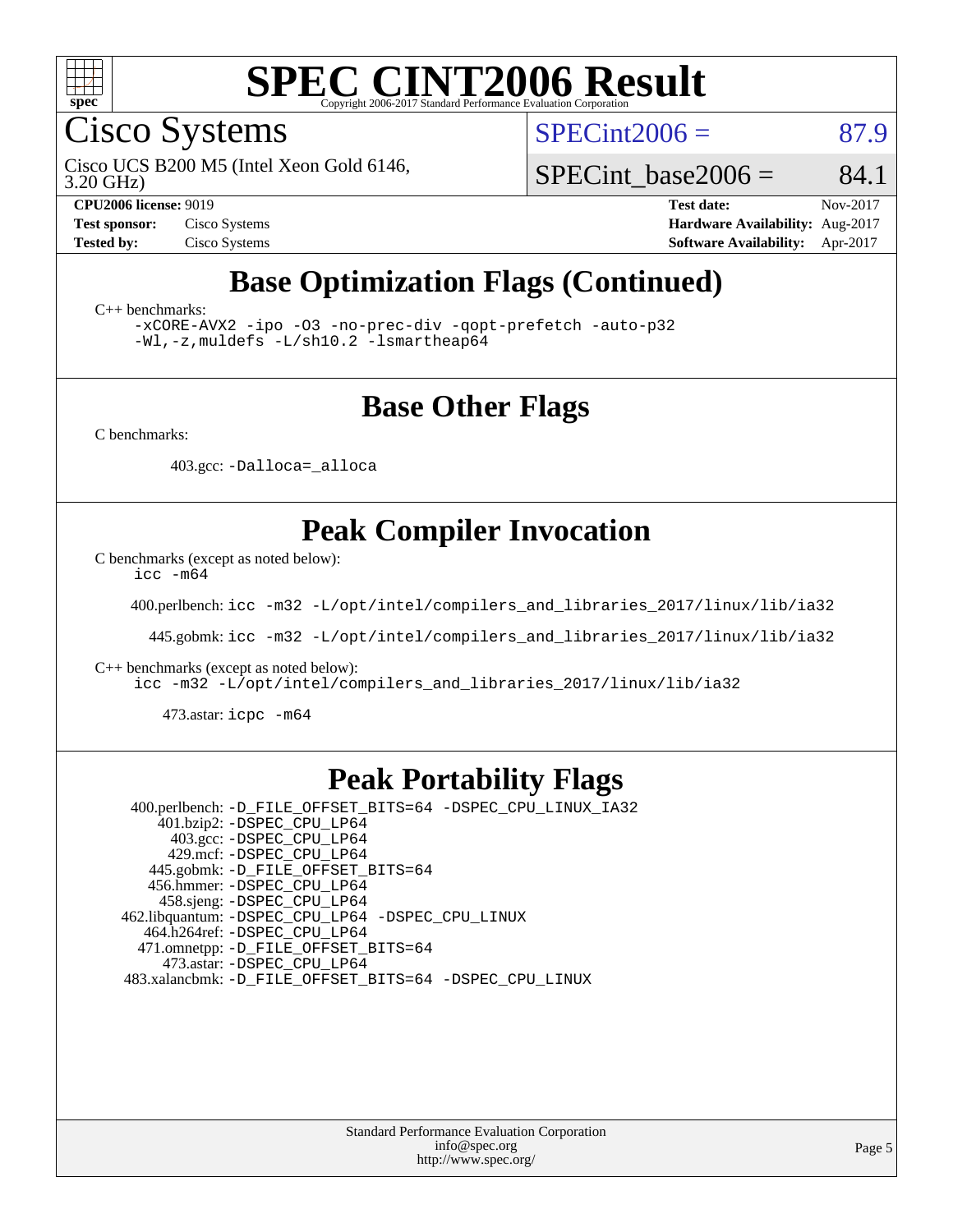

Cisco Systems

 $SPECTnt2006 = 87.9$ 

3.20 GHz) Cisco UCS B200 M5 (Intel Xeon Gold 6146,

 $SPECTnt\_base2006 = 84.1$ 

| <b>Test sponsor:</b> | Cisco Systems |
|----------------------|---------------|
| <b>Tested by:</b>    | Cisco Systems |

**[CPU2006 license:](http://www.spec.org/auto/cpu2006/Docs/result-fields.html#CPU2006license)** 9019 **[Test date:](http://www.spec.org/auto/cpu2006/Docs/result-fields.html#Testdate)** Nov-2017 **[Hardware Availability:](http://www.spec.org/auto/cpu2006/Docs/result-fields.html#HardwareAvailability)** Aug-2017 **[Software Availability:](http://www.spec.org/auto/cpu2006/Docs/result-fields.html#SoftwareAvailability)** Apr-2017

# **[Peak Optimization Flags](http://www.spec.org/auto/cpu2006/Docs/result-fields.html#PeakOptimizationFlags)**

#### [C benchmarks](http://www.spec.org/auto/cpu2006/Docs/result-fields.html#Cbenchmarks):

| 400.perlbench: -prof-gen(pass 1) -prof-use(pass 2) -xCORE-AVX2(pass 2)<br>$-par-num-threads=1(pass 1) -ipo(pass 2) -03(pass 2)$<br>-no-prec-div(pass 2) -qopt-prefetch<br>401.bzip2: -prof-gen(pass 1) -prof-use(pass 2) -xCORE-AVX2(pass 2)<br>$-par-num-threads=1(pass 1) -ipo(pass 2) -03(pass 2)$<br>-no-prec-div -auto-ilp32 -qopt-prefetch<br>403.gcc: -xCORE-AVX2 -ipo -03 -no-prec-div -inline-calloc<br>-qopt-malloc-options=3 -auto-ilp32<br>429.mcf: -xCORE-AVX2 -ipo -03 -no-prec-div -parallel<br>-qopt-prefetch -auto-p32<br>445.gobmk: -prof-gen(pass 1) -prof-use(pass 2) -xCORE-AVX2(pass 2)<br>$-par-num-threads=1(pass 1) -ipo(pass 2) -03(pass 2)$<br>$-no-prec-div(pass 2)$<br>$456.$ hmmer: basepeak = yes<br>458.sjeng: -prof-gen(pass 1) -prof-use(pass 2) -xCORE-AVX2(pass 2)<br>$-par-num-threads=1(pass 1) -ipo(pass 2) -03(pass 2)$<br>-no-prec-div(pass 2) -unroll4<br>$462$ .libquantum: basepeak = yes<br>$464.h264$ ref: basepeak = yes<br>$C++$ benchmarks:<br>471.omnetpp: -prof-gen(pass 1) -prof-use(pass 2) -xCORE-AVX2(pass 2)<br>$-par-num-threads=1(pass 1) -ipo(pass 2) -03(pass 2)$<br>-no-prec-div(pass 2) -qopt-ra-region-strategy=block<br>-Wl,-z, muldefs -L/sh10.2 -lsmartheap<br>473.astar: -xCORE-AVX2 -ipo -03 -no-prec-div -qopt-prefetch<br>-auto-p32 -Wl,-z, muldefs -L/sh10.2 -lsmartheap64<br>483.xalancbmk: -xCORE-AVX2 -ipo -03 -no-prec-div -qopt-prefetch<br>-Wl,-z, muldefs -L/sh10.2 -lsmartheap |  |
|---------------------------------------------------------------------------------------------------------------------------------------------------------------------------------------------------------------------------------------------------------------------------------------------------------------------------------------------------------------------------------------------------------------------------------------------------------------------------------------------------------------------------------------------------------------------------------------------------------------------------------------------------------------------------------------------------------------------------------------------------------------------------------------------------------------------------------------------------------------------------------------------------------------------------------------------------------------------------------------------------------------------------------------------------------------------------------------------------------------------------------------------------------------------------------------------------------------------------------------------------------------------------------------------------------------------------------------------------------------------------------------------------------------------------------------------------------------|--|
|                                                                                                                                                                                                                                                                                                                                                                                                                                                                                                                                                                                                                                                                                                                                                                                                                                                                                                                                                                                                                                                                                                                                                                                                                                                                                                                                                                                                                                                               |  |
|                                                                                                                                                                                                                                                                                                                                                                                                                                                                                                                                                                                                                                                                                                                                                                                                                                                                                                                                                                                                                                                                                                                                                                                                                                                                                                                                                                                                                                                               |  |
|                                                                                                                                                                                                                                                                                                                                                                                                                                                                                                                                                                                                                                                                                                                                                                                                                                                                                                                                                                                                                                                                                                                                                                                                                                                                                                                                                                                                                                                               |  |
|                                                                                                                                                                                                                                                                                                                                                                                                                                                                                                                                                                                                                                                                                                                                                                                                                                                                                                                                                                                                                                                                                                                                                                                                                                                                                                                                                                                                                                                               |  |
|                                                                                                                                                                                                                                                                                                                                                                                                                                                                                                                                                                                                                                                                                                                                                                                                                                                                                                                                                                                                                                                                                                                                                                                                                                                                                                                                                                                                                                                               |  |
|                                                                                                                                                                                                                                                                                                                                                                                                                                                                                                                                                                                                                                                                                                                                                                                                                                                                                                                                                                                                                                                                                                                                                                                                                                                                                                                                                                                                                                                               |  |
|                                                                                                                                                                                                                                                                                                                                                                                                                                                                                                                                                                                                                                                                                                                                                                                                                                                                                                                                                                                                                                                                                                                                                                                                                                                                                                                                                                                                                                                               |  |
|                                                                                                                                                                                                                                                                                                                                                                                                                                                                                                                                                                                                                                                                                                                                                                                                                                                                                                                                                                                                                                                                                                                                                                                                                                                                                                                                                                                                                                                               |  |
|                                                                                                                                                                                                                                                                                                                                                                                                                                                                                                                                                                                                                                                                                                                                                                                                                                                                                                                                                                                                                                                                                                                                                                                                                                                                                                                                                                                                                                                               |  |
|                                                                                                                                                                                                                                                                                                                                                                                                                                                                                                                                                                                                                                                                                                                                                                                                                                                                                                                                                                                                                                                                                                                                                                                                                                                                                                                                                                                                                                                               |  |
|                                                                                                                                                                                                                                                                                                                                                                                                                                                                                                                                                                                                                                                                                                                                                                                                                                                                                                                                                                                                                                                                                                                                                                                                                                                                                                                                                                                                                                                               |  |
|                                                                                                                                                                                                                                                                                                                                                                                                                                                                                                                                                                                                                                                                                                                                                                                                                                                                                                                                                                                                                                                                                                                                                                                                                                                                                                                                                                                                                                                               |  |
|                                                                                                                                                                                                                                                                                                                                                                                                                                                                                                                                                                                                                                                                                                                                                                                                                                                                                                                                                                                                                                                                                                                                                                                                                                                                                                                                                                                                                                                               |  |
|                                                                                                                                                                                                                                                                                                                                                                                                                                                                                                                                                                                                                                                                                                                                                                                                                                                                                                                                                                                                                                                                                                                                                                                                                                                                                                                                                                                                                                                               |  |

### **[Peak Other Flags](http://www.spec.org/auto/cpu2006/Docs/result-fields.html#PeakOtherFlags)**

[C benchmarks](http://www.spec.org/auto/cpu2006/Docs/result-fields.html#Cbenchmarks):

Continued on next page